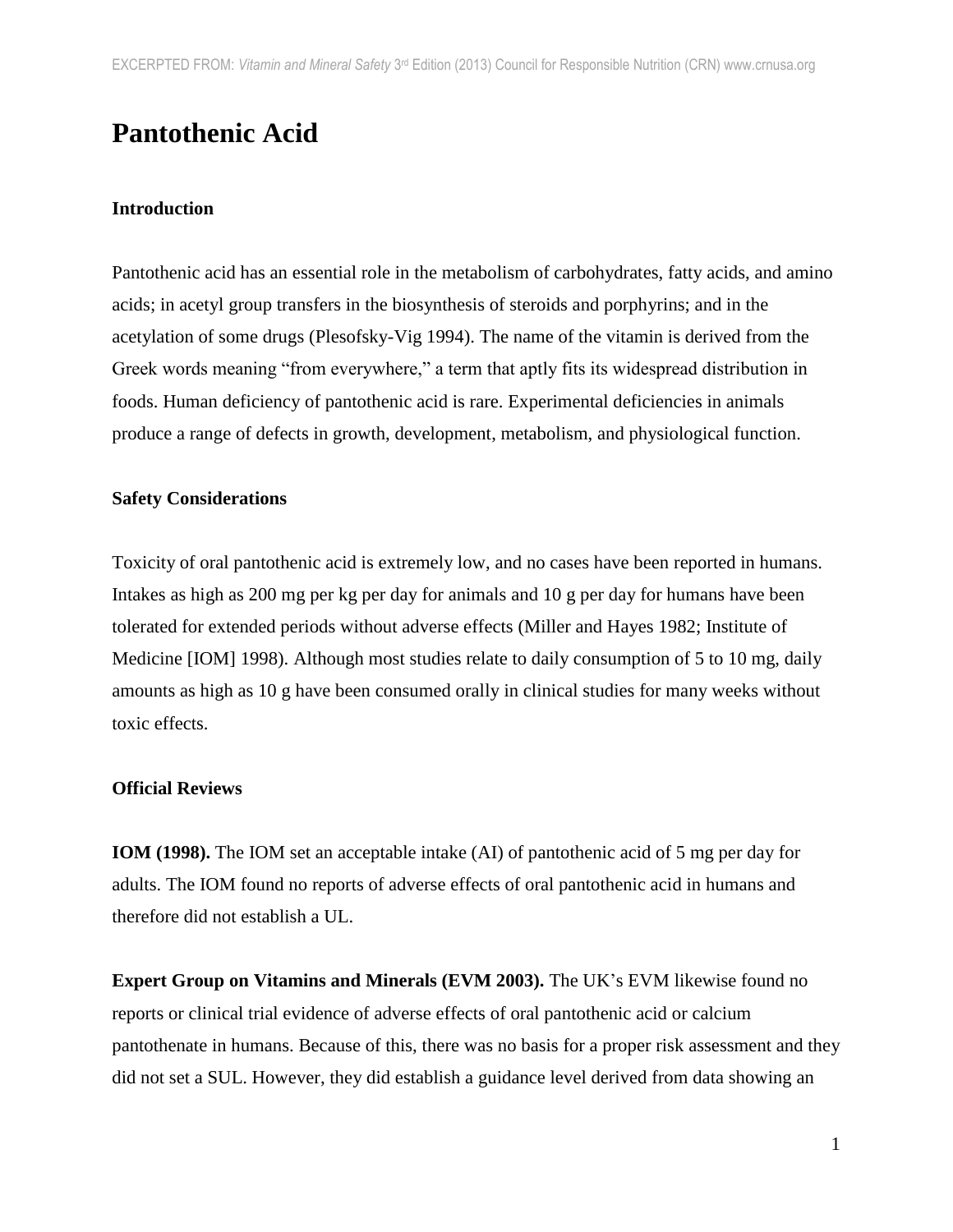absence of adverse effects at supplemental intakes of 2,000 mg per day (General Practitioner Research Group 1980). A conservative UF of 10 was selected to calculate a guidance level for a supplemental intake of 200 mg per day and a total intake of 210 mg per day accounting for up to 10 mg from foods.

**European Food Safety Authority (EFSA 2006).** In its evaluation of pantothenic acid, EFSA noted the lack of systematic oral dose-response intake studies and very low toxicity of pantothenic acid (consumed as calcium pantothenate or panthenol). It was concluded that no LOAEL and NOAEL could be determined, and thus no numerical UL was established. EFSA also indicated that intakes of pantothenic acid considerably higher than current intake levels from all sources do not represent a health risk for the general population.

## **CRN Recommendations**

There are no reports of toxicity from oral administration on which a LOAEL value could be based. The clinical trial data (General Practitioner Research Group 1980) identified by the EVM provided evidence that supplemental intakes of 2,000 mg did not produce adverse effects. The amount of available information is much smaller than desirable, but with the absence of adverse effects with daily intakes as high as 10 g, and systematic clinical experience with oral intakes of up to 1,000 mg per day (Komar 1991), 1,000 mg per day is selected as the CRN supplemental UL value.

#### **Quantitative Summary for Pantothenic Acid**

| CRN UL, supplemental intake | $1,000 \text{ mg/day}$                    |
|-----------------------------|-------------------------------------------|
| IOM UL, total intake        | Not determined                            |
| EFSA UL, total intake       | Not determined                            |
| EC supplement maximum       | Not determined                            |
| EVM, guidance level         | 200 mg/day supplemental; 210 mg/day total |
|                             | intake                                    |